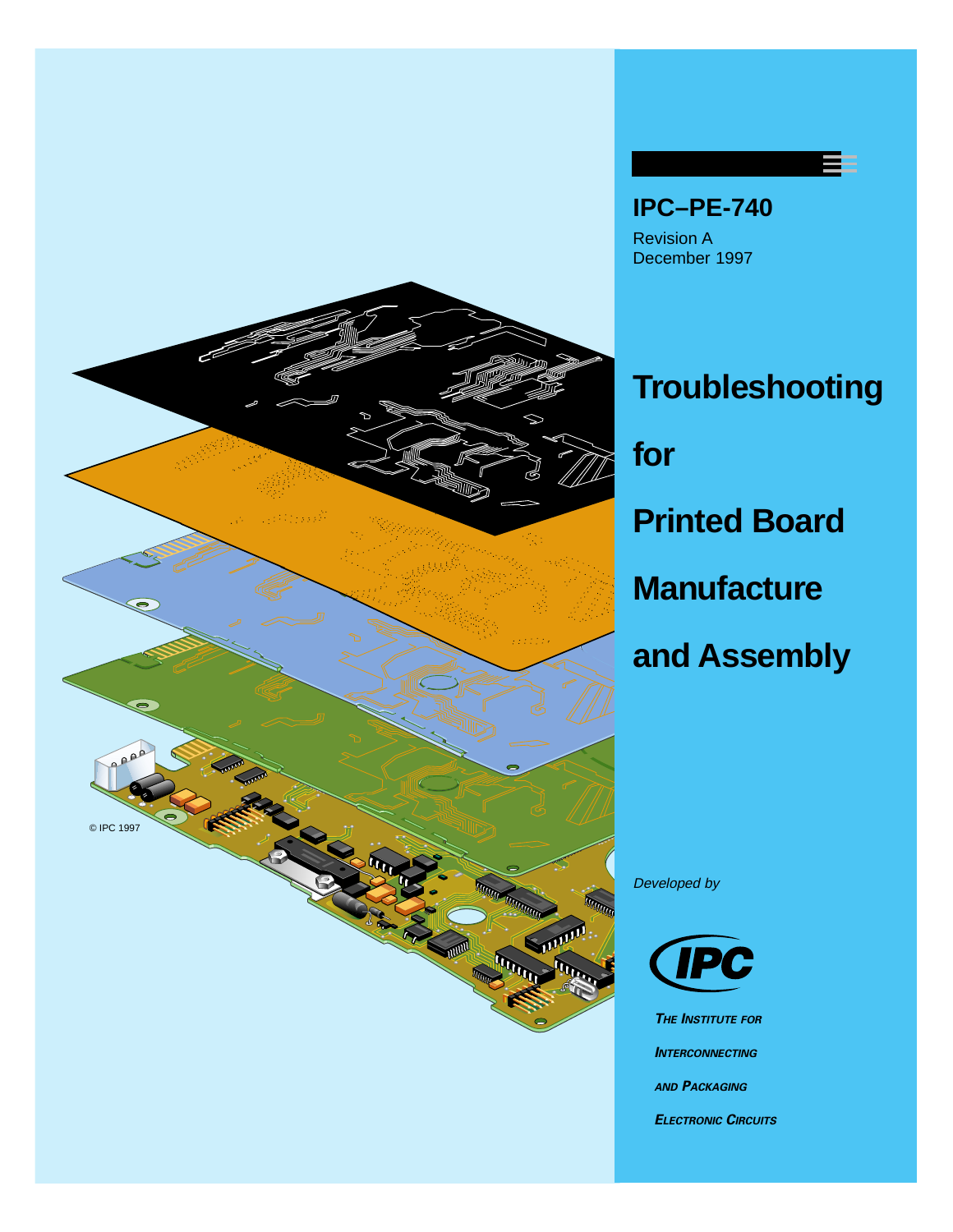## **Process Effects Handbook Table of Contents**

| 1.0 |       |                                                                |  |
|-----|-------|----------------------------------------------------------------|--|
| 1.1 |       |                                                                |  |
| 1.2 |       | <b>GUIDELINES FOR EFFECTIVE</b><br>TROUBLESHOOTING AND PROCESS |  |
|     | 1.2.1 | Problem Identification and Statement  1                        |  |
|     | 1.2.2 |                                                                |  |
|     | 1.2.3 | Measurement System Evaluation  2                               |  |
|     | 1.2.4 |                                                                |  |
|     | 1.2.5 |                                                                |  |
|     | 1.2.6 |                                                                |  |
| 1.3 |       |                                                                |  |
|     | 1.3.1 |                                                                |  |
|     | 1.3.2 |                                                                |  |
| 1.4 |       |                                                                |  |
|     | 141   |                                                                |  |
|     | 1.4.2 |                                                                |  |
|     | 1.4.3 |                                                                |  |
|     | 1.4.4 |                                                                |  |
| 1.5 |       |                                                                |  |
|     | 1.5.1 | General Problems Associated                                    |  |
|     | 1.5.2 |                                                                |  |
|     | 1.5.3 |                                                                |  |
|     | 1.5.4 |                                                                |  |
|     | 1.5.5 |                                                                |  |
| 1.6 |       |                                                                |  |
|     | 1.6.1 |                                                                |  |
|     | 1.6.2 |                                                                |  |
|     | 1.6.3 |                                                                |  |
|     | 1.6.4 |                                                                |  |
|     | 1.6.5 |                                                                |  |
|     | 1.6.6 |                                                                |  |
|     | 1.6.7 |                                                                |  |
|     | 1.6.8 |                                                                |  |
| 1.7 |       |                                                                |  |
| 1.8 |       |                                                                |  |
|     | 1.8.1 |                                                                |  |
|     | 1.8.2 |                                                                |  |
|     | 1.8.3 |                                                                |  |
|     |       |                                                                |  |

|                            | 1.8.4 |                                         |  |
|----------------------------|-------|-----------------------------------------|--|
|                            | 1.8.5 |                                         |  |
|                            | 1.8.6 | Proces Documentation and Procedures 9   |  |
| 2.0                        |       |                                         |  |
| 2.1                        |       |                                         |  |
| 2.2                        |       |                                         |  |
| 2.3                        |       |                                         |  |
| 2.4                        |       |                                         |  |
| 2.5                        |       |                                         |  |
| 2.6                        |       |                                         |  |
|                            | 2.6.1 |                                         |  |
|                            | 2.6.2 |                                         |  |
|                            | 2.6.3 |                                         |  |
| 2.7                        |       |                                         |  |
|                            | 2.7.1 |                                         |  |
|                            | 2.7.2 |                                         |  |
|                            | 2.7.3 |                                         |  |
| 2.8                        |       | <b>BOARD PHYSICAL CHARACTERISTICS 9</b> |  |
| 2.9                        |       |                                         |  |
|                            | 2.9.1 |                                         |  |
|                            | 2.9.2 | Printed Board Assembly                  |  |
|                            |       |                                         |  |
|                            |       |                                         |  |
|                            |       |                                         |  |
|                            |       |                                         |  |
| 2.10<br>2.11<br>3.0<br>3.1 |       |                                         |  |
|                            | 3.1.1 |                                         |  |
|                            | 3.1.2 |                                         |  |
|                            | 3.1.3 |                                         |  |
|                            | 3.1.4 |                                         |  |
|                            | 3.1.5 | Glass - Hard Surface Image on Glass  9  |  |
| 3.2                        |       |                                         |  |
|                            | 3.2.1 |                                         |  |
|                            | 3.2.2 | Manually Prepared Artwork  11           |  |
|                            | 3.2.3 | Photoplotter-Generated Artwork 13       |  |
|                            | 3.2.4 | Laser-Generated Artwork 13              |  |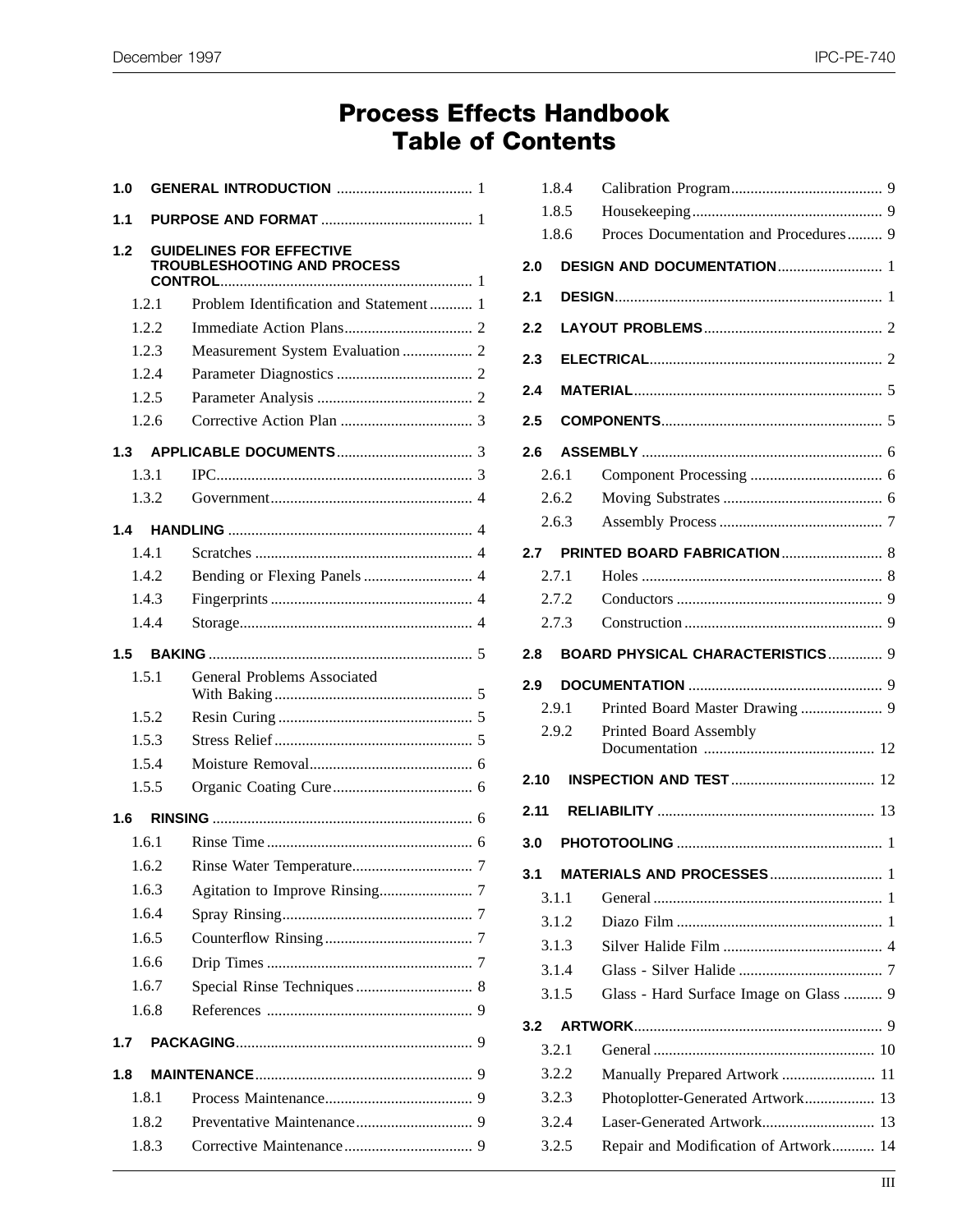| 3.3 |       |                                         |  |
|-----|-------|-----------------------------------------|--|
|     | 3.3.1 |                                         |  |
|     | 3.3.2 | Artwork Modifier Problems  15           |  |
|     | 3.3.3 | Step-And-Repeat Problems 15             |  |
|     | 3.3.4 | Coupons Versus End-Product Quality 16   |  |
|     | 3.3.5 | Measurement, Inspection and             |  |
|     | 3.3.6 | Direct Imaging (Magnetic Tape)          |  |
| 3.4 |       | <b>WORKING PHOTOTOOL, PRODUCTION</b>    |  |
|     | 3.4.1 | Handling-Related Problems 19            |  |
|     | 3.4.2 | Normalizing-Related Misregistration  20 |  |
|     | 3.4.3 |                                         |  |
|     | 3.4.4 |                                         |  |
|     | 3.4.5 | Pinning/Registration/Sandwiches  21     |  |
| 4.1 |       |                                         |  |
|     | 4.1.1 |                                         |  |
|     | 4.1.2 |                                         |  |
|     | 4.1.3 |                                         |  |
| 4.2 |       |                                         |  |
| 4.3 |       |                                         |  |
|     |       |                                         |  |
| 4.4 |       | PROBLEMS ASSOCIATED WITH THE BASE       |  |
|     | 4.4.1 |                                         |  |
|     | 4.4.2 |                                         |  |
|     | 4.4.3 |                                         |  |
|     | 4.4.4 |                                         |  |
|     | 4.4.5 |                                         |  |
|     | 4.4.6 | Chemical and Thermal Resistance  6      |  |
|     | 4.4.7 |                                         |  |
| 5.0 |       |                                         |  |
| 5.1 |       |                                         |  |
|     | 5.1.1 |                                         |  |
|     | 5.1.2 |                                         |  |
|     | 5.1.3 |                                         |  |
|     |       |                                         |  |
|     | 5.2.1 |                                         |  |
|     | 5.2.2 |                                         |  |
| 5.3 |       |                                         |  |
|     | 5.3.1 |                                         |  |
|     | 5.3.2 |                                         |  |

| December 1997 |  |
|---------------|--|
|---------------|--|

| 5.4.1 |                                                                    |
|-------|--------------------------------------------------------------------|
| 5.4.2 |                                                                    |
| 5.5   |                                                                    |
| 5.5.1 |                                                                    |
| 5.5.2 |                                                                    |
| 5.6   |                                                                    |
| 5.6.1 |                                                                    |
| 5.6.2 | Web Thickness and Web Location  13                                 |
| 5.6.3 |                                                                    |
| 5.6.4 |                                                                    |
| 5.7   |                                                                    |
| 5.7.1 |                                                                    |
| 5.7.2 |                                                                    |
| 5.8   | <b>WATER JET CUTTING/PROFILING  15</b>                             |
| 5.8.1 |                                                                    |
| 5.8.2 |                                                                    |
| 5.8.3 |                                                                    |
| 6.0   |                                                                    |
|       |                                                                    |
| 6.1   |                                                                    |
| 6.1.1 |                                                                    |
| 6.1.2 |                                                                    |
|       |                                                                    |
| 6.2   |                                                                    |
| 6.2.1 |                                                                    |
| 6.2.2 | Alkaline Permanganate                                              |
| 6.2.3 | Desmearing/Etchback System  3<br>Sulfuric Acid Desmearing/Etchback |
|       |                                                                    |
| 6.2.4 | Chromic Acid Desmearing/Etchback                                   |
| 6.2.5 | Reinforcement Removal, General  7                                  |
| 6.2.6 | Ammonium Bifluoride/Hydrochloric Acid                              |
| 6.2.7 |                                                                    |
| 6.3   |                                                                    |
| 6.3.1 |                                                                    |
| 6.3.2 |                                                                    |
| 6.4   | ELECTROCHEMICAL DEBURRING  10                                      |
| 6.4.1 |                                                                    |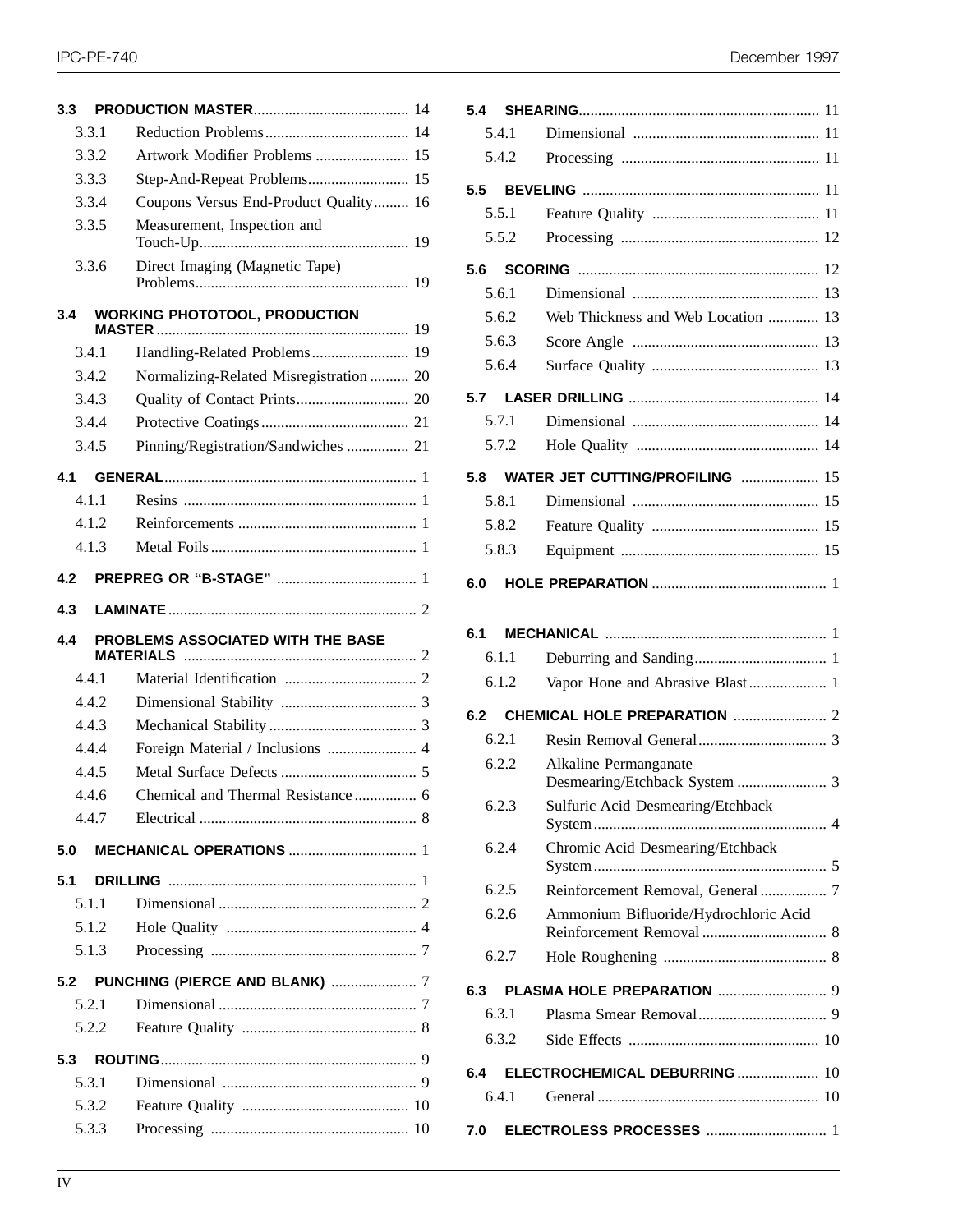| 7.1 |        | <b>HOLE METALLIZATION (CONDITIONING)</b><br>(Includes Cleaner/Conditioner, Micro-Etch |  |
|-----|--------|---------------------------------------------------------------------------------------|--|
|     | 7.1.1. |                                                                                       |  |
|     | 7.1.2  |                                                                                       |  |
|     | 7.1.3  |                                                                                       |  |
| 7.2 |        | <b>HOLE CATALYZATION (SENSITIZING)</b><br>(Includes Predip, Catalyst, and Accelerator |  |
|     | 7.2.1  |                                                                                       |  |
|     | 7.2.2  |                                                                                       |  |
| 7.3 |        | <b>HOLE METALLIZATION (Copper Deposition)</b><br>(Includes Electroless Copper Bath    |  |
|     | 7.3.1  |                                                                                       |  |
|     | 7.3.2  |                                                                                       |  |
|     | 7.3.3  |                                                                                       |  |
| 7.4 |        | HOLE METALLIZATION (REWORK)  13                                                       |  |
| 7.5 |        | <b>SEMI-CONDUCTIVE COATINGS 13</b>                                                    |  |
|     | 7.5.1  |                                                                                       |  |
|     | 7.5.2  | Carbon Black Dispersion Process  14                                                   |  |
| 7.6 |        | FULL BUILD ELECTROLESS COPPER  16                                                     |  |
|     | 7.6.1  |                                                                                       |  |
|     | 7.6.2  | Semi-Additive Processing 18                                                           |  |
| 7.7 |        | DIRECT METALLIZATION DURING DRILL                                                     |  |
| 8.0 |        |                                                                                       |  |
| 8.1 |        | <b>MECHANICAL CLEANING PROCEDURES  1</b>                                              |  |
|     | 8.1.1  |                                                                                       |  |
|     |        | 8.1.2 After Electroless Plating/Resist                                                |  |
|     | 8.1.3  |                                                                                       |  |
| 8.2 |        | <b>CHEMICAL CLEANING PROCEDURES 4</b>                                                 |  |
|     | 8.2.1  |                                                                                       |  |
|     | 8.2.2  | Solder Conditioning Before Fusing  5                                                  |  |
|     | 8.2.3  | Cleaning After Fusing or Hot Air/Oil                                                  |  |
| 8.3 |        |                                                                                       |  |
|     | 8.3.1  |                                                                                       |  |
| 9.0 |        |                                                                                       |  |
| 9.1 |        |                                                                                       |  |
| 9.2 |        |                                                                                       |  |
|     | 9.2.1  | Common Problems of Dry Film                                                           |  |
|     | 9.2.2  |                                                                                       |  |

| 9.2.3  |                                   |  |
|--------|-----------------------------------|--|
| 9.2.4  |                                   |  |
| 9.3    |                                   |  |
| 9.3.1  | Common Problems of Liquid         |  |
|        |                                   |  |
| 9.4.1  | Common Problems of Screen Printed |  |
| 9.5    | ELECTROPHORETICALLY DEPOSITED     |  |
| 9.6    | LASER IMAGING OF PHOTORESIST 27   |  |
| 10.0   |                                   |  |
| 10.1   |                                   |  |
| 10.2   |                                   |  |
| 10.2.1 |                                   |  |
| 10.2.2 |                                   |  |
| 10.2.3 |                                   |  |
| 10.2.4 |                                   |  |
| 10.3   |                                   |  |
| 10.3.1 |                                   |  |
| 10.3.2 | Fluoborate-Based Baths  17        |  |
| 10.3.3 | Organic Sulfonic Acid (OSA) Based |  |
| 10.3.4 | High-Speed Tin-Lead Plating 19    |  |
| 10.3.5 | High Throw Tin-Lead Plating 20    |  |
| 10.4   |                                   |  |
| 10.4.1 |                                   |  |
| 10.4.2 |                                   |  |
| 10.5   |                                   |  |
| 10.5.1 |                                   |  |
| 10.5.2 |                                   |  |
| 10.5.3 |                                   |  |
| 10.6   |                                   |  |
| 10.6.1 |                                   |  |
| 10.6.2 |                                   |  |
| 10.6.3 |                                   |  |
| 10.6.4 |                                   |  |
|        |                                   |  |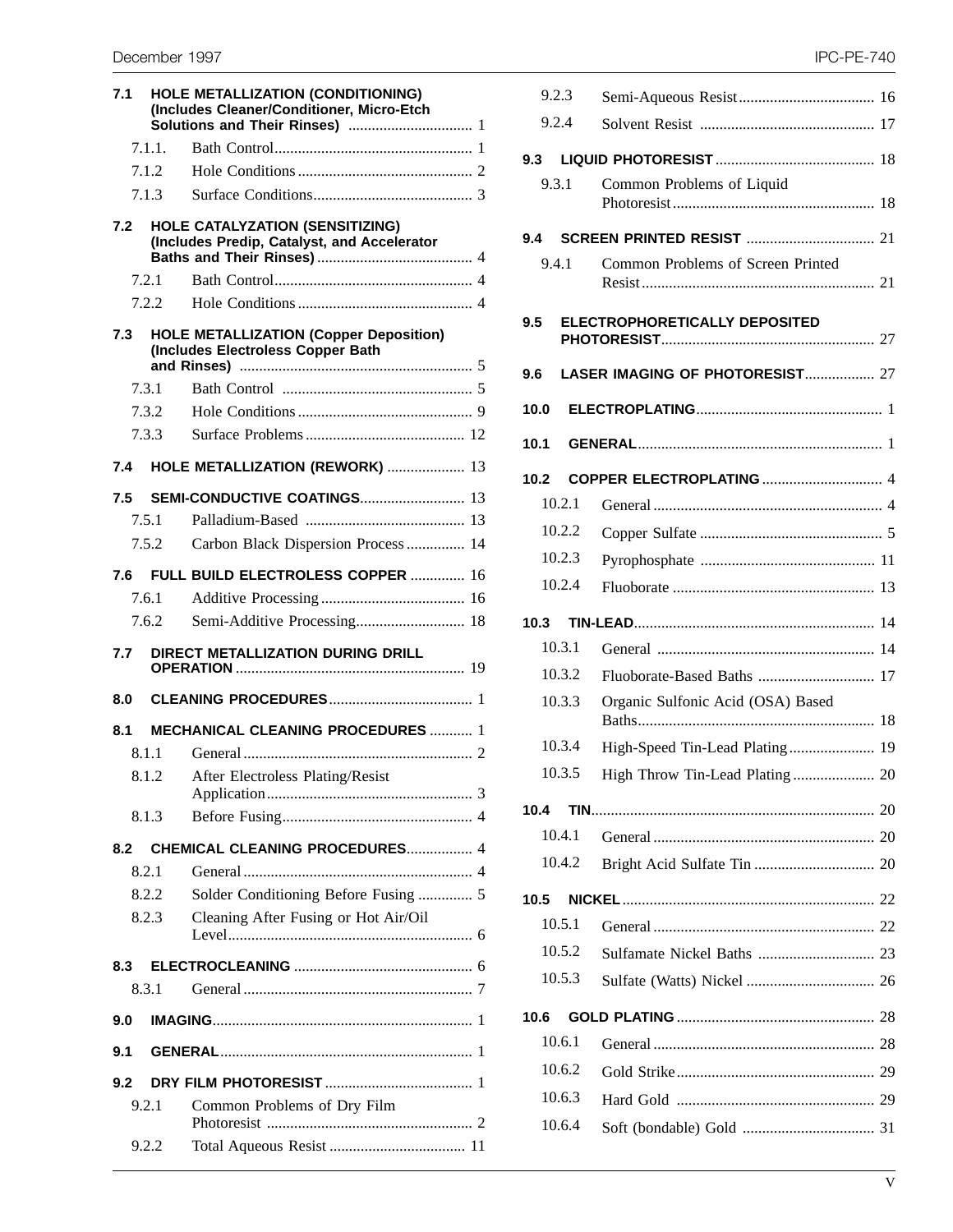| 10.7 |        | <b>CONTACT PLATING (TAB OR</b>                                           |  |
|------|--------|--------------------------------------------------------------------------|--|
|      | 10.7.1 | Preparation/Masking (Taping or<br>Photoresist Application - Also see 9.2 |  |
|      |        |                                                                          |  |
|      | 10.7.2 |                                                                          |  |
|      | 10.7.3 |                                                                          |  |
|      | 10.7.4 |                                                                          |  |
| 10.8 |        | <b>MISCELLANEOUS PLATING SOLUTIONS 35</b>                                |  |
|      | 10.8.1 |                                                                          |  |
|      | 10.8.2 |                                                                          |  |
|      | 10.8.3 |                                                                          |  |
|      | 10.8.4 |                                                                          |  |
| 11.0 |        |                                                                          |  |
| 11.1 |        |                                                                          |  |
|      | 11.1.1 | Equipment-Related Effects and Effects                                    |  |
| 11.2 |        |                                                                          |  |
|      | 11.2.1 |                                                                          |  |
|      | 11.2.2 |                                                                          |  |
| 11.3 |        | ALKALINE (AMMONIACAL) ETCHANTS 6                                         |  |
|      | 11.3.1 |                                                                          |  |
|      | 11.3.2 |                                                                          |  |
| 11.4 |        |                                                                          |  |
|      | 11.4.1 |                                                                          |  |
|      | 11.4.2 |                                                                          |  |
| 11.5 |        |                                                                          |  |
|      | 11.5.1 |                                                                          |  |
|      | 11.5.2 |                                                                          |  |
| 11.6 |        | <b>MISCELLANEOUS ETCHING SOLUTIONS  13</b>                               |  |
|      | 11.6.1 | Ammonium or Sodium Persulfate 13                                         |  |
| 12.0 |        |                                                                          |  |
| 12.1 |        |                                                                          |  |
|      | 12.1.1 |                                                                          |  |
|      | 12.1.2 | Innerlayer Problems - General  1                                         |  |
| 12.2 |        |                                                                          |  |
|      | 12.2.1 |                                                                          |  |
|      | 12.2.2 |                                                                          |  |
|      | 12.2.3 |                                                                          |  |
| 12.3 |        | <b>INNERLAYERS WITH BLIND AND/OR</b>                                     |  |
|      | 12.3.1 |                                                                          |  |
|      | 12.3.2 |                                                                          |  |
|      |        |                                                                          |  |

## IPC-PE-740 December 1997

| 12.3.3 |                                          |
|--------|------------------------------------------|
| 12.4   | <b>COPPER TREATMENT TO IMPROVE</b>       |
| 12.4.1 | Double Treated Copper/Laminator's        |
| 12.4.2 | Black or Red/Brown Oxide Coatings  4     |
| 12.4.3 |                                          |
| 12.4.4 |                                          |
| 12.4.5 |                                          |
| 12.4.6 | Delamination Relating to the Application |
| 13.0   |                                          |
| 13.1   |                                          |
| 13.1.1 |                                          |
| 13.1.2 | Blisters/Delamation and Interlaminate    |
| 13.1.3 |                                          |
| 13.1.4 |                                          |
| 13.1.5 |                                          |
| 13.1.6 |                                          |
| 13.1.7 |                                          |
| 13.2   |                                          |
| 13.2.1 |                                          |
| 13.2.2 |                                          |
| 13.2.3 |                                          |
| 13.2.4 |                                          |
| 13.3   |                                          |
| 13.3.1 |                                          |
| 13.3.2 |                                          |
| 13.3.3 |                                          |
| 13.4   |                                          |
| 13.4.1 |                                          |
| 13.4.2 |                                          |
| 13.4.3 |                                          |
| 13.4.4 |                                          |
| 13.4.5 |                                          |
| 13.4.6 |                                          |
| 13.4.7 |                                          |
| 13.5   |                                          |
| 13.5.1 |                                          |
| 13.5.2 |                                          |
| 13.5.3 |                                          |
|        |                                          |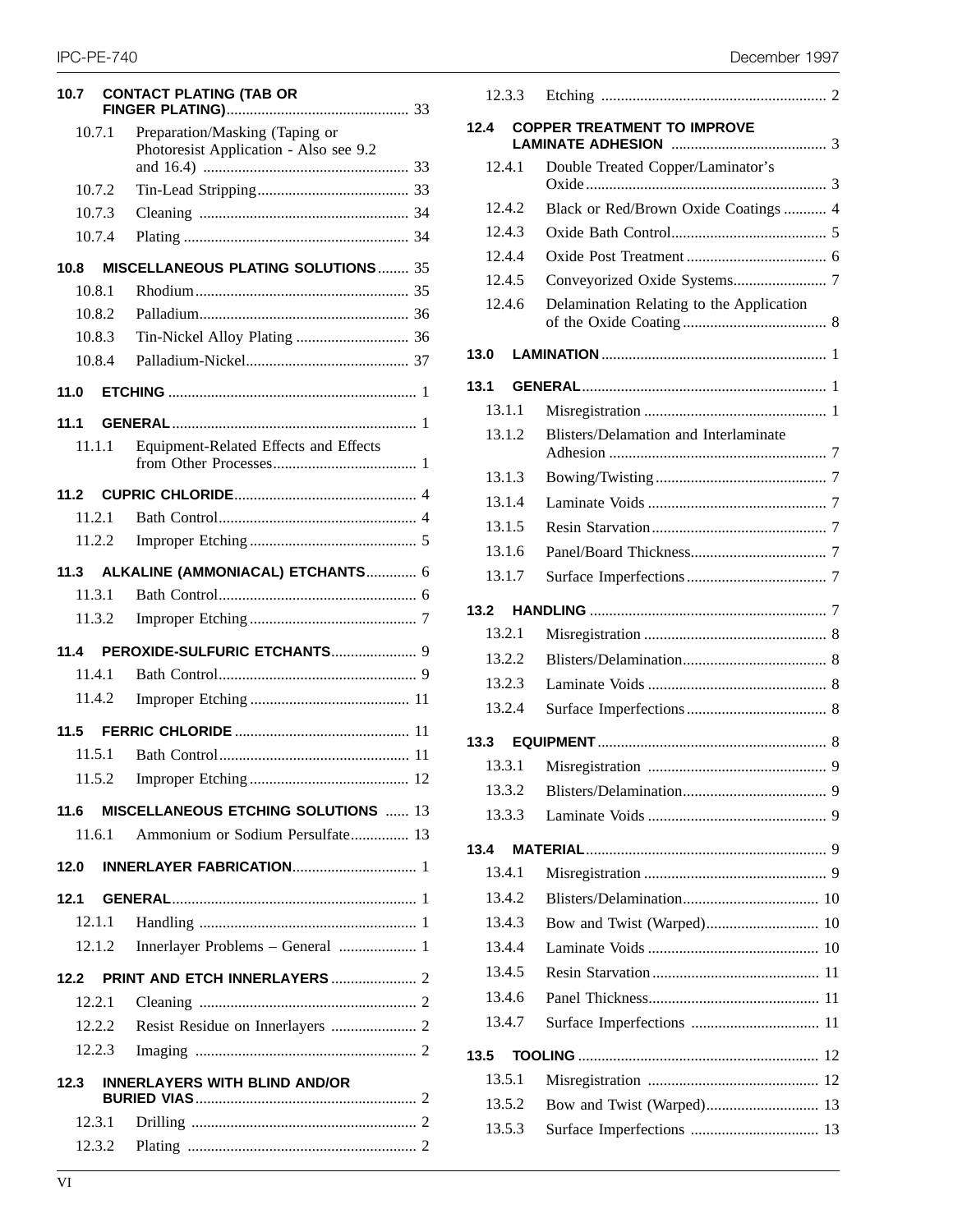| 13.6    |                                           |  |
|---------|-------------------------------------------|--|
| 13.6.1  |                                           |  |
| 13.6.2  |                                           |  |
| 13.6.3  | Bow and Twist (Warped)  14                |  |
| 13.6.4  |                                           |  |
| 13.6.5  |                                           |  |
| 13.6.6  |                                           |  |
| 13.7    | <b>INNERLAYER PREPARATION</b> 15          |  |
| 13.7.1  |                                           |  |
| 13.7.2  |                                           |  |
| 13.7.3  |                                           |  |
| 13.8    | PREPREG (B-STAGE) PREPARATION  18         |  |
| 13.8.1  |                                           |  |
| 13.8.2  |                                           |  |
| 13.8.3  |                                           |  |
|         | 13.9 COPPER FOIL PREPARATION  19          |  |
| 13.9.1  |                                           |  |
| 13.9.2  |                                           |  |
| 13.10   |                                           |  |
| 13.10.1 |                                           |  |
| 13.10.2 |                                           |  |
| 13.10.3 |                                           |  |
| 13.10.4 |                                           |  |
| 13.11   |                                           |  |
| 13.11.1 |                                           |  |
| 13.11.2 |                                           |  |
| 13.11.3 |                                           |  |
| 13.11.4 |                                           |  |
| 13.11.5 |                                           |  |
| 13.11.6 |                                           |  |
| 13.12   | <b>POST LAMINATION BAKE  25</b>           |  |
| 13.12.1 |                                           |  |
|         |                                           |  |
| 13.12.3 |                                           |  |
| 13.13   | <b>SUBSEQUENT PROCESSING  25</b>          |  |
| 13.13.1 |                                           |  |
| 13.13.2 |                                           |  |
| 13.13.3 |                                           |  |
|         | 13.13.4 Voids in Plated Through Holes  26 |  |
| 14.0    | <b>METALLIC PROTECTIVE COATINGS  1</b>    |  |
| 14.1    |                                           |  |
| 14.1.1  |                                           |  |
| 14.1.2  |                                           |  |

| 14.1.3 |                                             |
|--------|---------------------------------------------|
| 14.1.4 |                                             |
| 14.2   |                                             |
| 14.2.1 |                                             |
| 14.2.2 |                                             |
| 14.3   |                                             |
| 14.3.1 |                                             |
| 14.3.2 |                                             |
| 14.3.3 |                                             |
| 14.4   |                                             |
| 14.4.1 |                                             |
| 14.4.2 |                                             |
|        |                                             |
| 15.0   | <b>NON-METALLIC PROTECTIVE COATINGS 1</b>   |
| 15.1   |                                             |
| 15.1.1 | Screen Printable Solder Resists             |
| 15.1.2 |                                             |
| 15.1.3 | Liquid Photoimageable (LPI)                 |
|        |                                             |
| 15.2   | <b>TEMPORARY PROTECTIVE COATINGS  14</b>    |
| 15.2.1 |                                             |
| 15.2.2 | Rosin-/Resin-Based Coatings (Prefluxes)  14 |
| 15.2.3 | Chromate Inhibitor Coatings 15              |
| 15.2.4 | Copper Oxidation (Also see                  |
| 15.3   | <b>TEMPORARY SOLDER RESISTS 16</b>          |
| 15.3.1 |                                             |
|        | 15.4 NOMENCLATURE (LEGEND) -                |
| 15.4.1 |                                             |
| 15.4.2 |                                             |
| 16.1   |                                             |
| 16.1.1 | Electrostatic Discharge (ESD) Concerns  1   |
| 16.1.2 |                                             |
| 16.1.3 |                                             |
| 16.2   |                                             |
| 16.2.1 |                                             |
| 16.2.2 |                                             |
| 16.3   |                                             |
| 16.3.1 |                                             |
|        |                                             |
| 16.4   | <b>COMPONENT INSERTION (THROUGH-HOLE)</b> 3 |
| 16.4.1 |                                             |
| 16.4.2 | Automatic Insertion (Through-Hole)  4       |